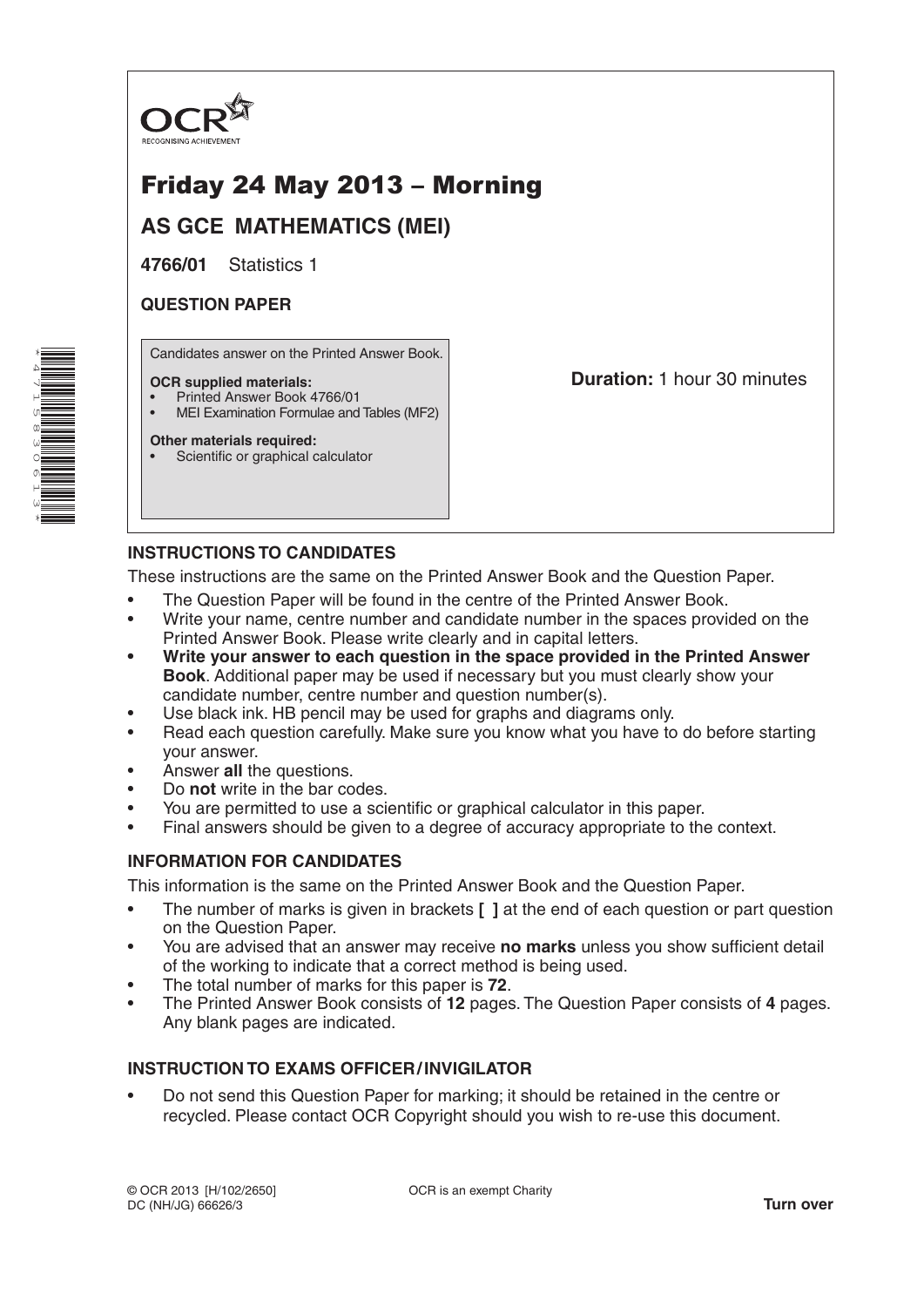#### **Section A** (36 marks)

**1** The weights, *x* grams, of 100 potatoes are summarised as follows.

 $n = 100$   $\sum x = 24940$   $\sum x^2 = 6240780$ 

- **(i)** Calculate the mean and standard deviation of *x.* **[3]**
- **(ii)** The weights, *y* grams, of the potatoes after they have been peeled are given by the formula  $y = 0.9x - 15$ . Deduce the mean and standard deviation of the weights of the potatoes after they have been peeled. **[3]**
- **2** Every evening, 5 men and 5 women are chosen to take part in a phone-in competition. Of these 10 people, exactly 3 will win a prize. These 3 prize-winners are chosen at random.
	- **(i)** Find the probability that, on a particular evening, 2 of the prize-winners are women and the other is a man. Give your answer as a fraction in its simplest form. **[4]**
	- **(ii)** Four evenings are selected at random. Find the probability that, on at least three of the four evenings, 2 of the prize-winners are women and the other is a man. **[4]**
- **3** The weights of bags of a particular brand of flour are quoted as 1.5kg. In fact, on average 10% of bags are underweight.
	- **(i)** Find the probability that, in a random sample of 50 bags, there are exactly 5 bags which are underweight. **[3]**
	- **(ii)** Bags are randomly chosen and packed into boxes of 20. Find the probability that there is at least one underweight bag in a box. **[2]**
	- **(iii)** A crate contains 48 boxes. Find the expected number of boxes in the crate which contain at least one underweight bag. **[2]**
- **4** Martin has won a competition. For his prize he is given six sealed envelopes, of which he is allowed to open exactly three and keep their contents. Three of the envelopes each contain £5 and the other three each contain £1000. Since the envelopes are identical on the outside, he chooses three of them at random. Let £*X*  be the total amount of money that he receives in prize money.
	- **(i)** Show that  $P(X = 15) = 0.05$ . [2]

The probability distribution of *X* is given in the table below.

|            | $1 \leq$ | 1010 | 2005 | 3000 |  |
|------------|----------|------|------|------|--|
| $P(X = r)$ | 0.05     | 0.45 | 0.45 | 0.05 |  |

(ii) Find  $E(X)$  and  $Var(X)$ . [5]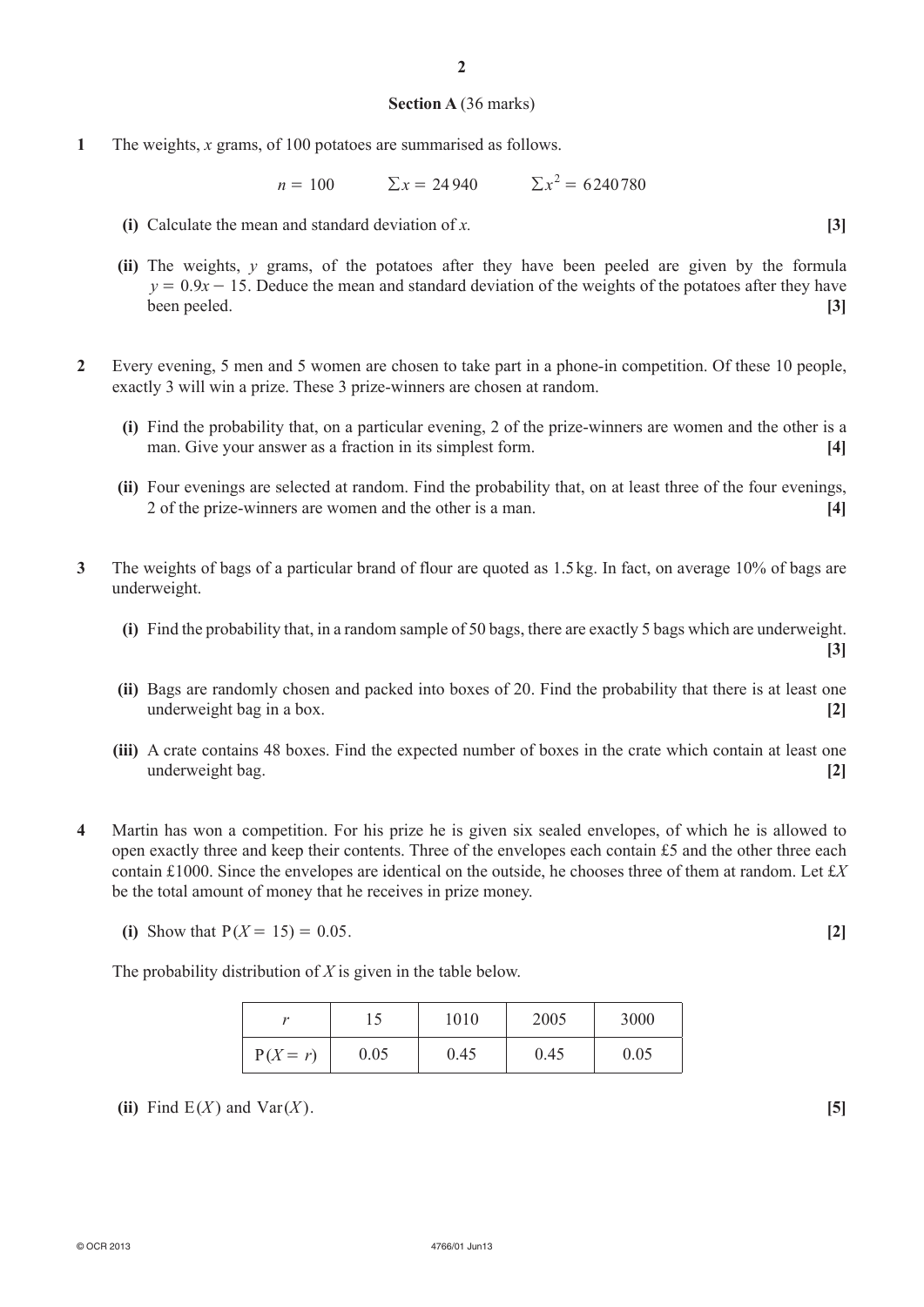- **5** A researcher is investigating whether people can identify whether a glass of water they are given is bottled water or tap water. She suspects that people do no better than they would by guessing. Twenty people are selected at random; thirteen make a correct identification. She carries out a hypothesis test.
	- (i) Explain why the null hypothesis should be  $p = 0.5$ , where  $p$  represents the probability that a randomly selected person makes a correct identification. **[2]**
	- (ii) Briefly explain why she uses an alternative hypothesis of  $p > 0.5$ . [1]
	- **(iii)** Complete the test at the 5% significance level. **[5]**

### **Section B** (36 marks)

**6** The birth weights in kilograms of 25 female babies are shown below, in ascending order.

| 1 39                                                       |  | 2.50 2.68 2.76 2.82 2.82 2.84 3.03 3.06 3.16 3.16 3.24 3.32 |  |  |  |  |  |  |       |      |  |                   |
|------------------------------------------------------------|--|-------------------------------------------------------------|--|--|--|--|--|--|-------|------|--|-------------------|
|                                                            |  | 3.36 3.40 3.54 3.56 3.56 3.70 3.72 3.72 3.84 4.02           |  |  |  |  |  |  | 4 2 4 | 4 34 |  |                   |
| (i) Find the median and interquartile range of these data. |  |                                                             |  |  |  |  |  |  | 3     |      |  |                   |
|                                                            |  | (ii) Draw a box and whisker plot to illustrate the data.    |  |  |  |  |  |  |       |      |  | $\lceil 3 \rceil$ |

**(iii)** Show that there is exactly one outlier. Discuss whether this outlier should be removed from the data. **[4]**

The cumulative frequency curve below illustrates the birth weights of 200 male babies.



- **(iv)** Find the median and interquartile range of the birth weights of the male babies. **[3]**
- **(v)** Compare the weights of the female and male babies. **[2]**
- **(vi)** Two of these male babies are chosen at random. Calculate an estimate of the probability that both of these babies weigh more than any of the female babies. **[3]**